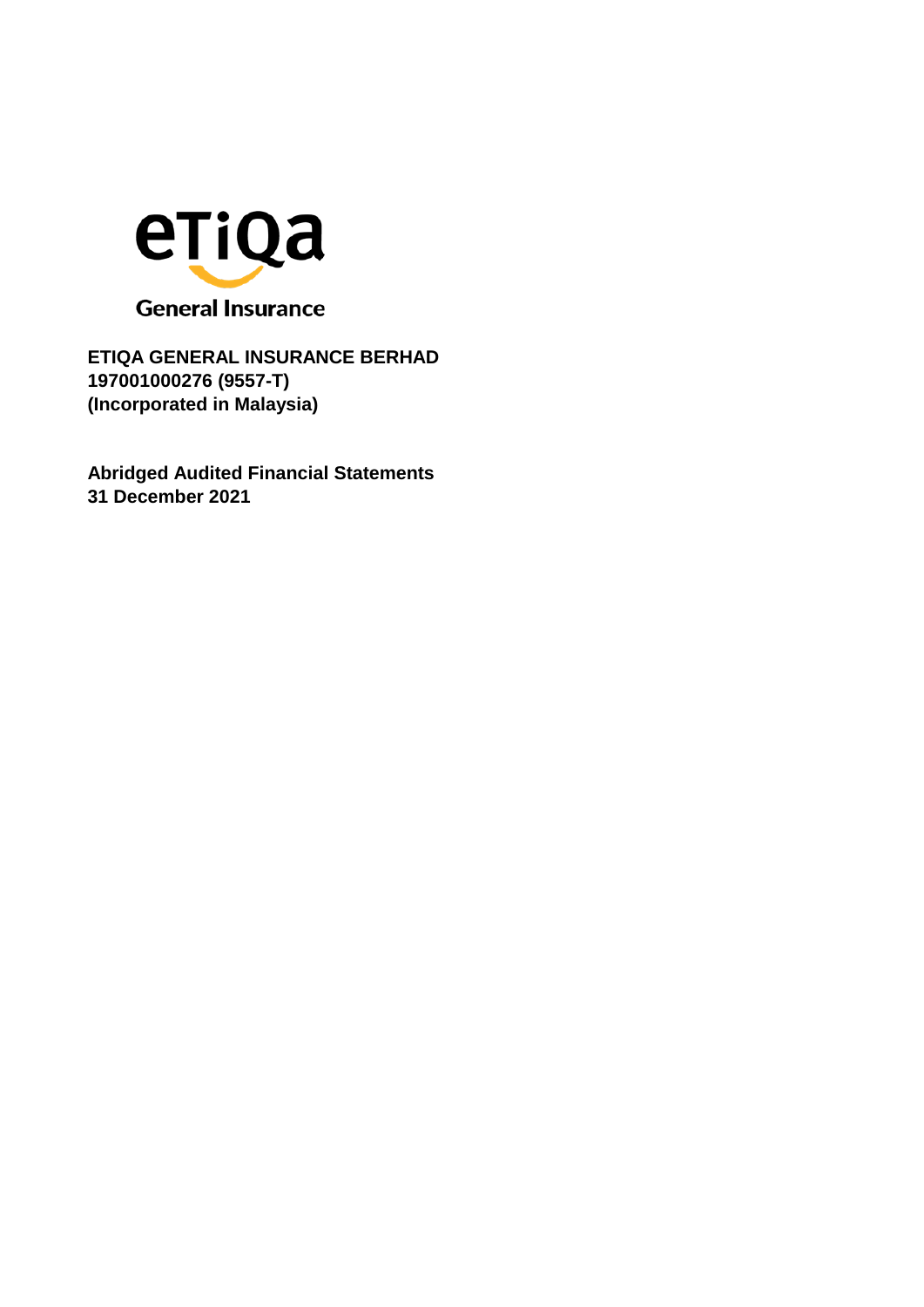# **CONTENTS PAGES**

| Statement of financial position   |         |
|-----------------------------------|---------|
| Income statement                  | 2       |
| Statement of comprehensive income | 3       |
| Statement of changes in equity    | 4       |
| Statement of cash flows           | $5 - 6$ |
| Independent auditors' report      | 7 - 8   |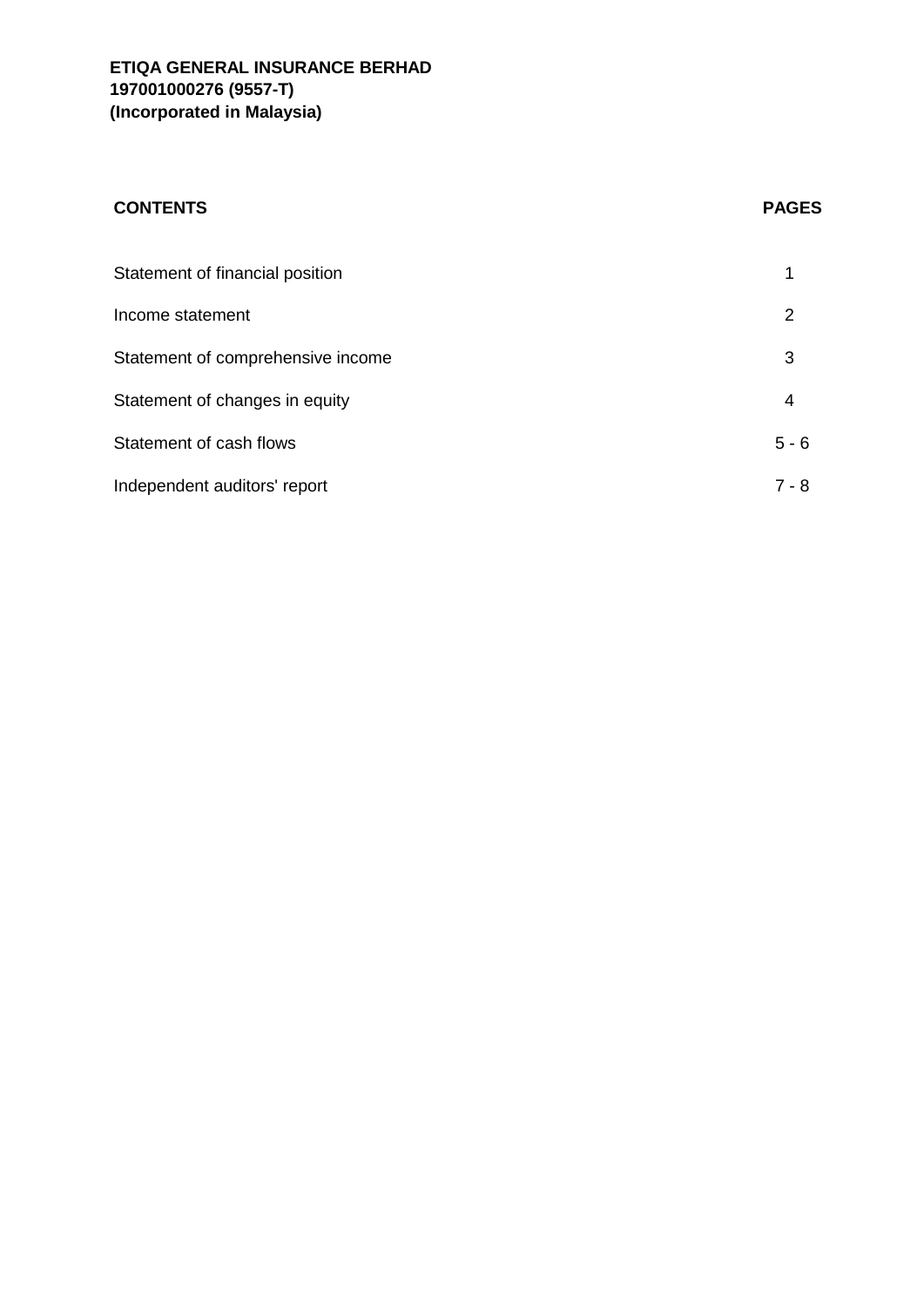## **STATEMENT OF FINANCIAL POSITION AS AT 31 DECEMBER 2021**

|                                     | 2021          | 2020          |
|-------------------------------------|---------------|---------------|
|                                     | <b>RM'000</b> | <b>RM'000</b> |
| <b>Assets</b>                       |               |               |
| Property, plant and equipment       | 12,421        | 13,576        |
| Investment properties               | 311,866       | 287,860       |
| Right-of-use assets                 | 4,991         | 6,036         |
| Intangible assets                   | 30,574        | 32,702        |
| Investment in subsidiary            | *_            | *_            |
| Investment in associate             | 152           | 152           |
| Investments                         | 1,657,572     | 1,560,438     |
| Financing receivables               | 26,150        | 27,830        |
| Reinsurance assets                  | 3,871,090     | 3,930,463     |
| Insurance receivables               | 246,397       | 257,723       |
| Other assets                        | 78,038        | 75,205        |
| Derivative assets                   |               | 6,099         |
| <b>Current tax assets</b>           | 28,239        | 41,275        |
| Cash and bank balances              | 10,724        | 31,962        |
| <b>Total Assets</b>                 | 6,278,214     | 6,271,321     |
| <u>Equity</u>                       |               |               |
| Share capital                       | 229,879       | 229,879       |
| <b>Reserves</b>                     | 959,500       | 931,470       |
| <b>Total Equity</b>                 | 1,189,379     | 1,161,349     |
|                                     |               |               |
| Liabilities                         |               |               |
| Insurance contract liabilities      | 4,595,449     | 4,595,728     |
| Derivative liabilities              | 545           |               |
| Deferred tax liabilities, net       | 33,801        | 46,516        |
| Insurance payables                  | 360,870       | 379,265       |
| <b>Other liabilities</b>            | 86,750        | 78,870        |
| <b>Current tax liabilities</b>      | 11,420        | 9,593         |
| <b>Total Liabilities</b>            | 5,088,835     | 5,109,972     |
| <b>Total Equity and Liabilities</b> | 6,278,214     | 6,271,321     |

\* Representing RM 1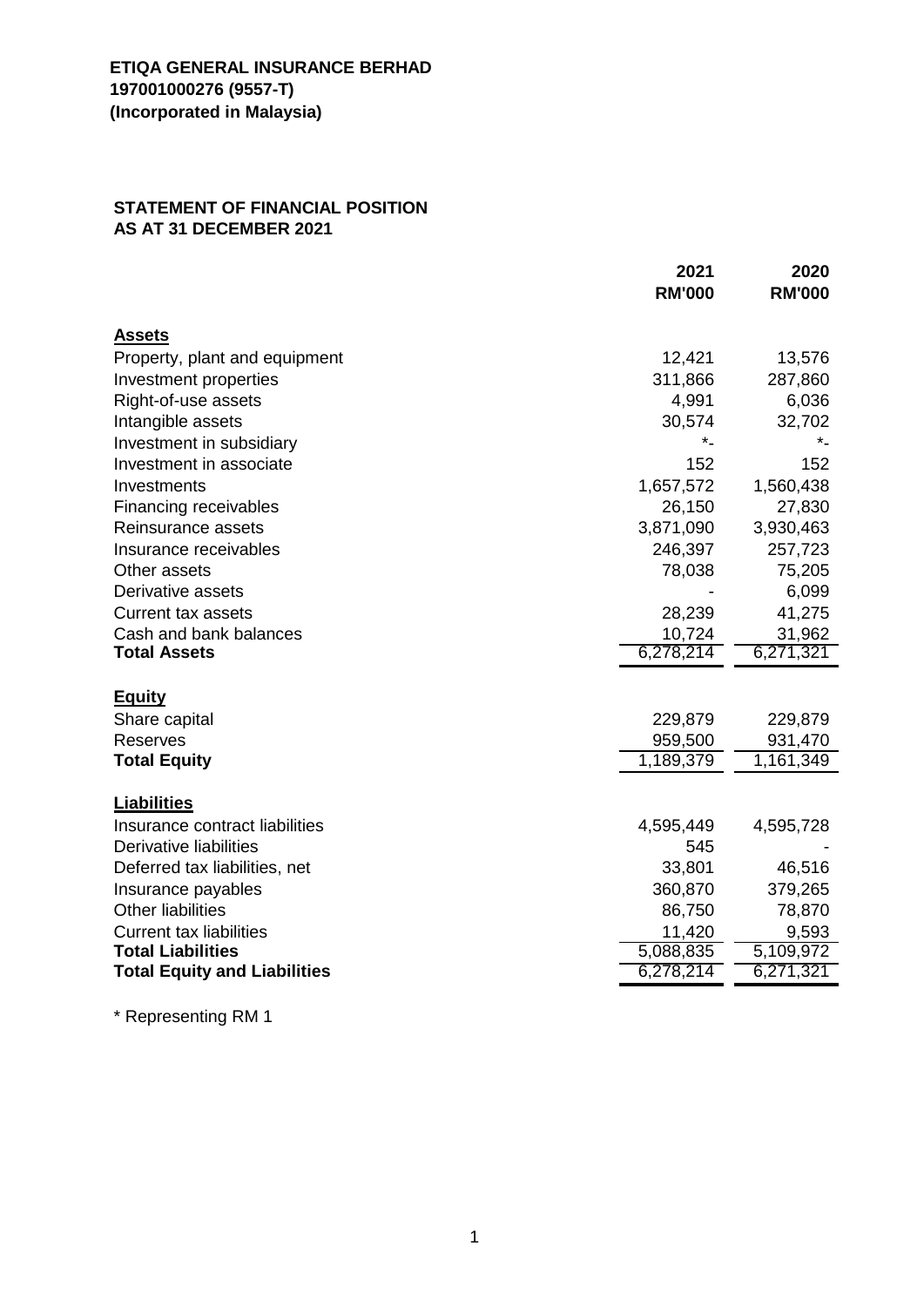## **INCOME STATEMENT FOR THE FINANCIAL YEAR ENDED 31 DECEMBER 2021**

|                                                    | 2021<br><b>RM'000</b> | 2020<br><b>RM'000</b> |
|----------------------------------------------------|-----------------------|-----------------------|
| <b>Operating revenue</b>                           | 1,506,064             | 1,358,977             |
| Gross earned premiums                              | 1,436,253             | 1,345,000             |
| Earned premiums ceded to reinsurers                | (984, 550)            | (849, 519)            |
| <b>Net earned premiums</b>                         | 451,703               | 495,481               |
| Fee and commission income                          | 48,607                | 60,893                |
| Investment income, net                             | 62,908                | 59,885                |
| Realised gains, net                                | 14,462                | 1,982                 |
| Fair value gains, net                              | 5,554                 | 21,948                |
| Other operating income/(expenses), net             | 19,628                | (6, 321)              |
| Other revenue                                      | 151,159               | 138,387               |
|                                                    |                       |                       |
| Gross benefits and claims paid                     | (1,090,304)           | (407, 680)            |
| Claims ceded to reinsurers                         | 886,368               | 181,954               |
| Gross change in contract liabilities               | 7,182                 | (1,044,707)           |
| Change in contract liabilities ceded to reinsurers | (43, 039)             | 1,012,648             |
| <b>Net benefits and claims</b>                     | (239, 793)            | (257, 785)            |
| Management expenses                                | (120, 479)            | (128, 312)            |
| Fee and commission expenses                        | (73, 471)             | (80, 466)             |
| <b>Other expenses</b>                              | (193, 950)            | (208, 778)            |
|                                                    |                       |                       |
| <b>Profit before tax</b>                           | 169,119               | 167,305               |
| <b>Taxation</b>                                    | (44,145)              | (43, 113)             |
| Net profit for the financial year                  | 124,974               | 124,192               |
| Basic and diluted earnings per share (sen)         | 58.91                 | 58.54                 |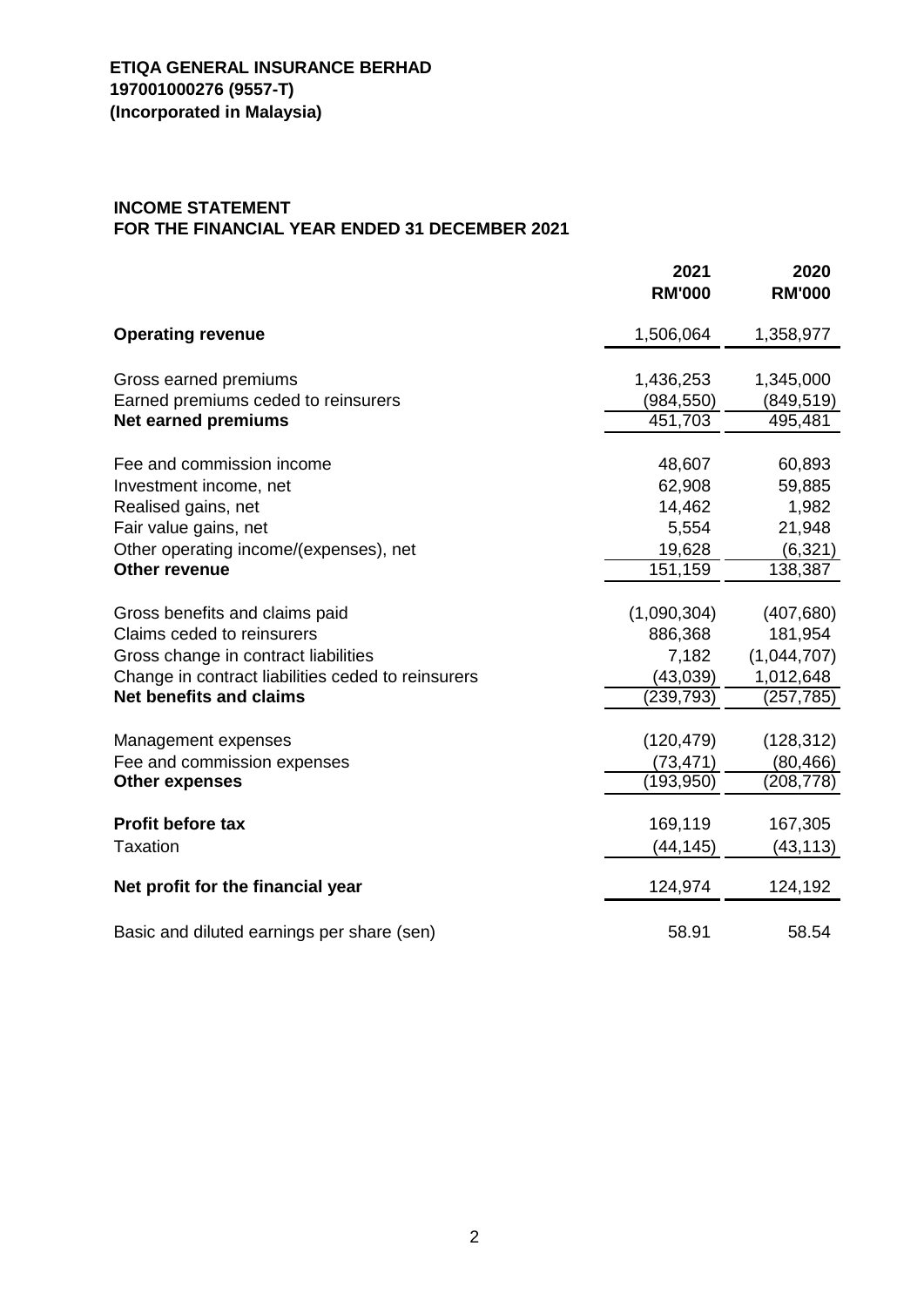## **STATEMENT OF COMPREHENSIVE INCOME FOR THE FINANCIAL YEAR ENDED 31 DECEMBER 2021**

|                                                                                                                                                                                                                                                                                                           | 2021<br><b>RM'000</b>                        | 2020<br><b>RM'000</b>                    |
|-----------------------------------------------------------------------------------------------------------------------------------------------------------------------------------------------------------------------------------------------------------------------------------------------------------|----------------------------------------------|------------------------------------------|
| Net profit for the financial year                                                                                                                                                                                                                                                                         | 124,974                                      | 124,192                                  |
| Other comprehensive (loss)/income:                                                                                                                                                                                                                                                                        |                                              |                                          |
| Items that may be subsequently reclassified<br>to income statement<br>Change in fair value of financial assets<br>at Fair Value through Other Comprehensive<br>Income ("FVOCI")<br>- Fair value changes<br>- Transfer to profit or loss upon disposal<br>Tax effect relating to financial assets at FVOCI | (45, 286)<br>(4, 449)<br>12,220<br>(37, 515) | 26,424<br>(21, 552)<br>(1, 169)<br>3,703 |
| Currency translation differences                                                                                                                                                                                                                                                                          | 567                                          | (126)                                    |
| Other comprehensive (loss)/income for the<br>financial year, net of tax                                                                                                                                                                                                                                   | (36, 948)                                    | 3,577                                    |
| Total comprehensive income for the financial year                                                                                                                                                                                                                                                         | 88,026                                       | 127,769                                  |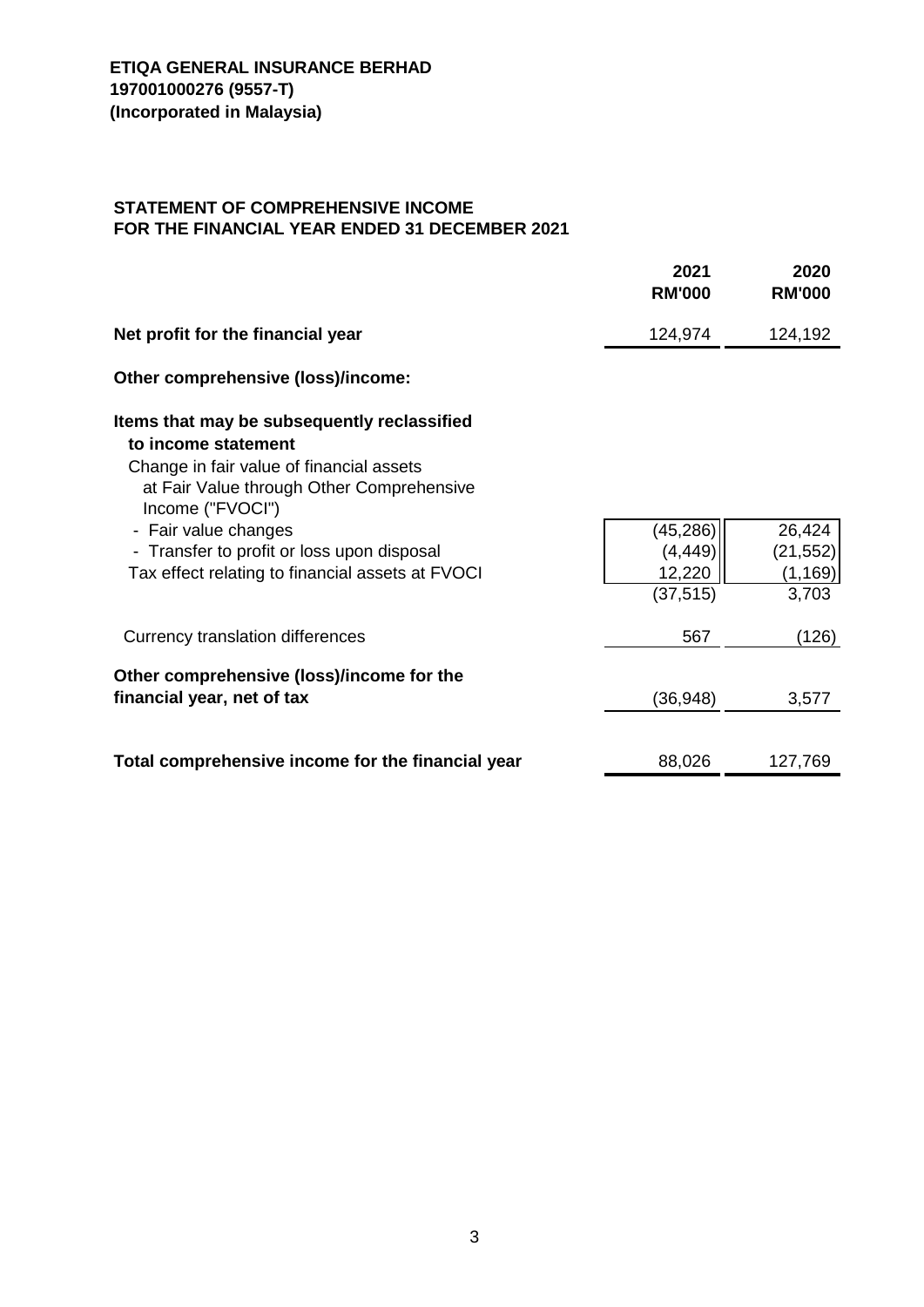#### **STATEMENT OF CHANGES IN EQUITY FOR THE FINANCIAL YEAR ENDED 31 DECEMBER 2021**

|                                                                                            | <b>Share</b><br><b>Capital</b><br><b>RM'000</b> | <b>FVOCI</b><br><b>Reserves</b><br><b>RM'000</b> | <b>Revaluation</b><br><b>Reserves</b><br><b>RM'000</b> | <b>Currency</b><br><b>Translation</b><br><b>Reserves</b><br><b>RM'000</b> | <b>Distributable</b><br><b>Retained</b><br><b>Profits</b><br><b>RM'000</b> | <b>Total</b><br><b>Equity</b><br><b>RM'000</b> |
|--------------------------------------------------------------------------------------------|-------------------------------------------------|--------------------------------------------------|--------------------------------------------------------|---------------------------------------------------------------------------|----------------------------------------------------------------------------|------------------------------------------------|
| At 1 January 2021                                                                          | 229,879                                         | 32,413                                           | 76,391                                                 | 13,843                                                                    | 808,823                                                                    | 1,161,349                                      |
| Net profit for the financial year<br>Other comprehensive (loss)/income                     |                                                 |                                                  |                                                        |                                                                           | 124,974                                                                    | 124,974                                        |
| for the financial year                                                                     | $\blacksquare$                                  | (37, 515)                                        |                                                        | 567                                                                       |                                                                            | (36, 948)                                      |
| Total comprehensive (loss)/income<br>for the financial year<br>Dividend on ordinary shares |                                                 | (37, 515)                                        |                                                        | 567                                                                       | 124,974<br>(59,996)                                                        | 88,026<br>(59,996)                             |
| At 31 December 2021                                                                        | 229,879                                         | (5, 102)                                         | 76,391                                                 | 14,410                                                                    | 873,801                                                                    | 1,189,379                                      |
| At 1 January 2020                                                                          | 229,879                                         | 28,710                                           | 76,391                                                 | 13,969                                                                    | 714,629                                                                    | 1,063,578                                      |
| Net profit for the financial year<br>Other comprehensive income/(loss)<br>financial year   |                                                 | 3,703                                            |                                                        | (126)                                                                     | 124,192                                                                    | 124,192<br>3,577                               |
| Total comprehensive income/(loss)<br>financial year                                        |                                                 | 3,703                                            |                                                        | (126)                                                                     | 124,192                                                                    | 127,769                                        |
| Dividend on ordinary shares                                                                |                                                 |                                                  |                                                        |                                                                           | (29,998)                                                                   | (29, 998)                                      |
| At 31 December 2020                                                                        | 229,879                                         | 32,413                                           | 76,391                                                 | 13,843                                                                    | 808,823                                                                    | 1,161,349                                      |

**<-------------- Non-distributable ------------->**

4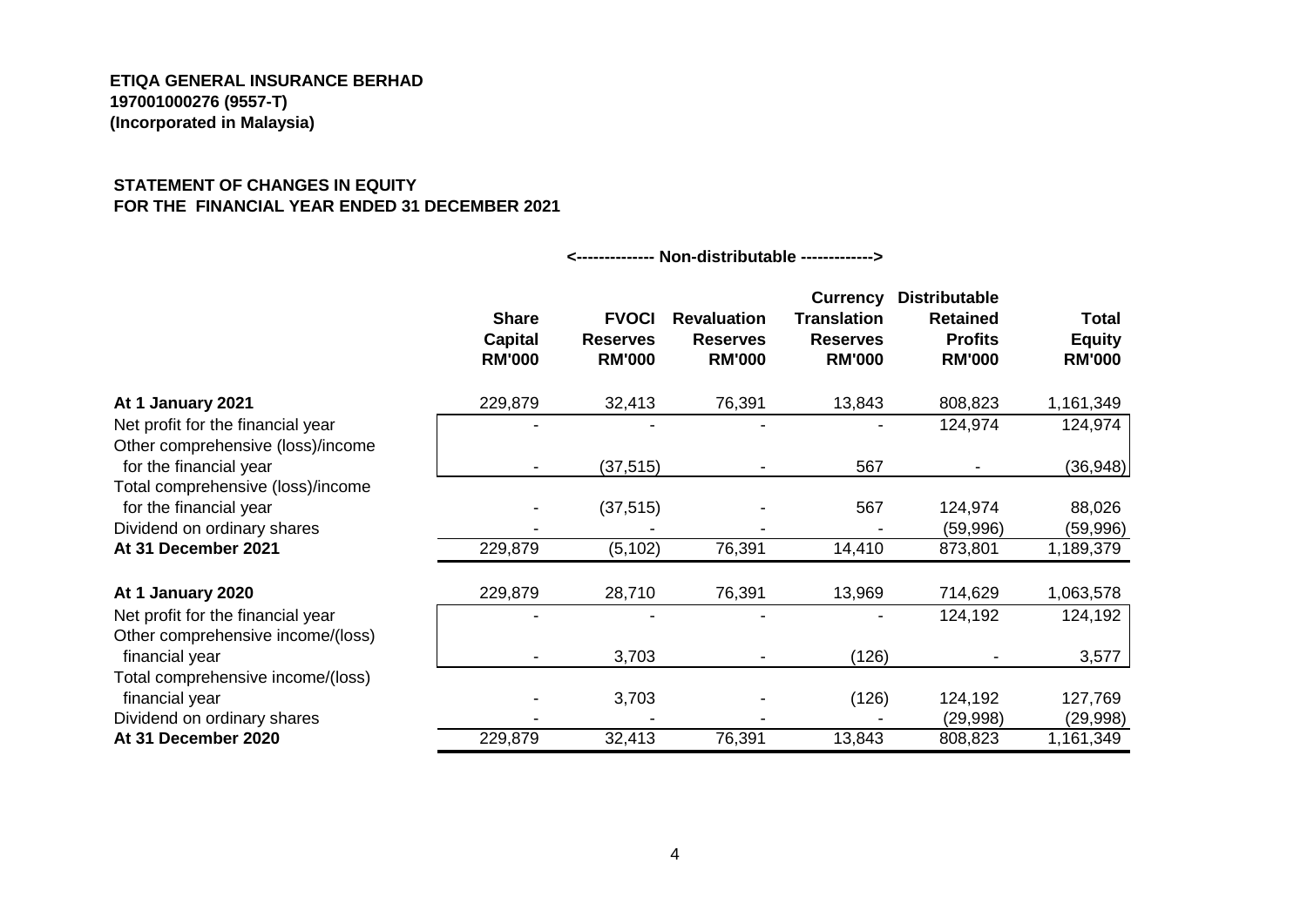## **STATEMENT OF CASH FLOWS FOR THE FINANCIAL YEAR ENDED 31 DECEMBER 2021**

|                                                                                | 2021<br><b>RM'000</b> | 2020<br><b>RM'000</b> |
|--------------------------------------------------------------------------------|-----------------------|-----------------------|
| <b>CASH FLOWS FROM OPERATING ACTIVITIES</b>                                    |                       |                       |
| Profit before taxation:                                                        | 169,119               | 167,305               |
| Adjustments for:                                                               |                       |                       |
| Depreciation of property, plant and equipment                                  | 3,237                 | 3,027                 |
| Amortisation of intangible assets                                              | 6,450                 | 6,163                 |
| Depreciation of right-of-use assets                                            | 2,161                 | 2,259                 |
| Interest on lease liabilities                                                  | 127                   | 178                   |
| Fair value gains on financial assets at fair value through                     |                       |                       |
| profit or loss ("FVTPL")                                                       | 15,470                | (18,008)              |
| Fair value gains on investment properties                                      | (21, 024)             | (3,940)               |
| Amortisation on premium/(accretion of discount)                                |                       |                       |
| on investments                                                                 | 1,080                 | (405)                 |
| Gain on disposal of property, plant and equipment                              | (10)                  | (9)                   |
| Net (gain)/loss on foreign exchange                                            | (7, 356)              | 9,932                 |
| (Reversal of)/allowance for impairment losses on                               |                       |                       |
| reinsurance assets                                                             | (2,348)               | 1,712                 |
| (Reversal of)/allowance for impairment losses on                               |                       |                       |
| insurance receivables                                                          | (3,654)               | 567                   |
| Bad debts written off                                                          | 414                   |                       |
| (Reversal of)/allowance for impairment losses on                               |                       |                       |
| financing receivables                                                          | (870)                 | 196                   |
| Gain on disposal of investments                                                | (14, 452)             | (1, 973)              |
| Interest income                                                                | (50, 868)             | (47, 044)             |
| Allowance for impairment losses on investments                                 | 83                    | 8                     |
| Dividend income                                                                | (2,672)               | (2, 123)              |
| Rental income                                                                  |                       | (13, 383)             |
| Operating cash flows before working capital changes                            | (13, 762)<br>81,125   | 104,462               |
|                                                                                |                       |                       |
| Changes in working capital:                                                    |                       |                       |
| Decrease/(increase) in reinsurance assets<br>Decrease in insurance receivables | 61,721                | (978, 947)            |
|                                                                                | 14,980                | 62,309                |
| Decrease/(increase) in other assets                                            | 5,195                 | (2,268)               |
| Decrease/(increase) in financing receivables                                   | 2,550                 | (1, 474)              |
| Increase in amounts due from related parties                                   | (4, 733)              | (3, 559)              |
| Increase/(decrease) in other liabilities                                       | 9,275                 | (8, 427)              |
| (Decrease)/increase in insurance contract liabilities                          | (279)                 | 998,800               |
| Decrease in insurance payables                                                 | (18, 395)             | (44, 983)             |
| <b>Carried forward</b>                                                         | 151,439               | 125,913               |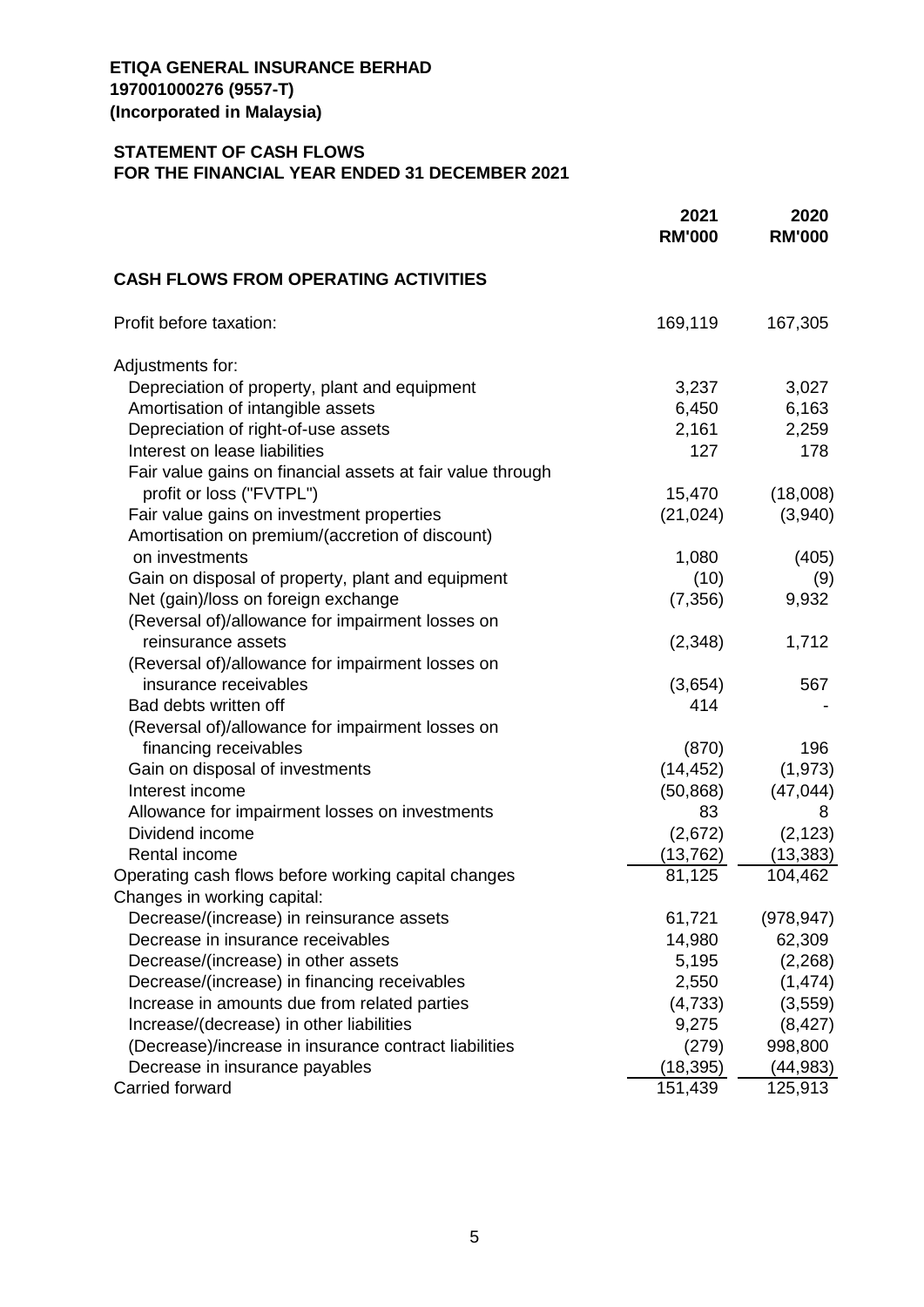## **STATEMENT OF CASH FLOWS (CONTD.) FOR THE FINANCIAL YEAR ENDED 31 DECEMBER 2021**

|                                                          | 2021<br><b>RM'000</b> | 2020<br><b>RM'000</b> |
|----------------------------------------------------------|-----------------------|-----------------------|
| <b>CASH FLOWS FROM OPERATING ACTIVITIES (CONTD.)</b>     |                       |                       |
| <b>Brought forward</b>                                   | 151,439               | 125,913               |
| Decrease/(increase) in placement of deposits with        |                       |                       |
| financial institutions                                   | 107,653               | (196, 234)            |
| Interest income received                                 | 48,336                | 49,345                |
| Dividend received                                        | 2,731                 | 2,013                 |
| Rental income received                                   | 13,656                | 13,368                |
| Currency translation reserve                             | 568                   | (126)                 |
| Cash generated from/(used in) operations                 | 324,383               | (5, 721)              |
| Tax paid                                                 | (29, 778)             | (42, 925)             |
| Tax refund                                               |                       | 58,016                |
| Net cash flows generated from operating activities       | 294,605               | 9,370                 |
| <b>CASH FLOWS FROM INVESTING ACTIVITIES</b>              |                       |                       |
| Proceeds from disposal of investments                    | 618,946               | 1,402,031             |
| Purchase of investments                                  | (868, 169)            | (1, 354, 499)         |
| Proceeds from disposal of property, plant and equipment  | 272                   | 4,475                 |
| Proceeds from disposal of intangible assets              | 19                    |                       |
| Proceeds from disposal of derivatives                    | 1,796                 | 454                   |
| Purchase of property, plant and equipment                | (2, 344)              | (5, 155)              |
| Purchase of intangible assets                            | (4, 341)              | (2, 162)              |
| Net cash (used in)/generated from investing activities   | (253, 821)            | 45,144                |
| <b>CASH FLOWS FROM FINANCING ACTIVITIES</b>              |                       |                       |
| Dividend paid                                            | (59,996)              | (29,998)              |
| Payment of lease liabilities                             | (2,026)               | (1,997)               |
| Net cash used in financing activities                    | (62, 022)             | (31, 995)             |
|                                                          |                       |                       |
| Net (decrease)/increase in cash and cash equivalents     | (21, 238)             | 22,519                |
| Cash and cash equivalents at beginning of financial year | 31,962                | 9,443<br>31,962       |
| Cash and cash equivalents at end of financial year       | 10,724                |                       |
| Cash and cash equivalents comprise:                      |                       |                       |
| Cash and bank balances of:                               |                       |                       |
| Shareholder's fund                                       | 5                     | 3,566                 |
| General insurance fund                                   | 10,719                | 28,396                |
|                                                          | 10,724                | 31,962                |

Notes:

- 1 The full set of these financial statements are available on the Company's website, [http://www.etiqa.com.my](http://www.etiqa.com.my/)
- 2 A copy of the audited annual financial statements is available at every branch of the Company in Malaysia.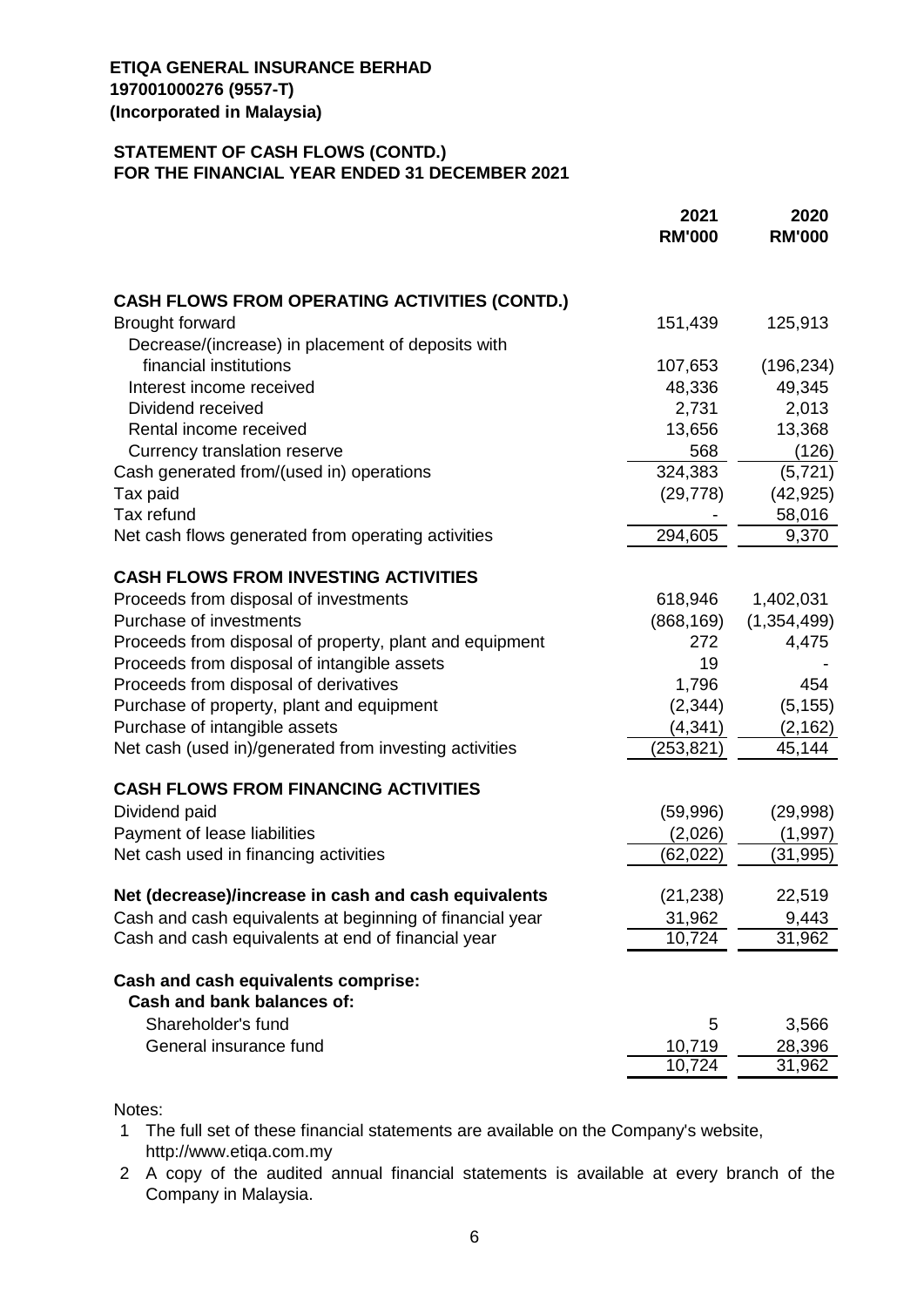**Independent auditors' report to the member of Etiqa General Insurance Berhad 197001000276 (9557-T) (Incorporated in Malaysia)**

### **Report on the abridged financial statements**

### *Opinion*

The abridged financial statements, which comprise the summary statement of financial position as at 31 December 2021, and the summary income statement, summary statement of comprehensive income, summary statement of changes in equity and summary statement of financial year then ended, are derived from the audited financial statements of Etiqa General the financial year ended 31 December 2021.

In our opinion, the accompanying abridged financial statements are consistent, in all material respects, with the audited financial statements, in accordance with the presentation and disclosure requirements as prescribed by Bank Negara Malaysia.

#### *Abridged financial statements*

The abridged financial statements do not contain all the disclosures required by the Malaysian Financial Reporting Standards, International Financial Reporting Standards and the requirements of the Companies Act, 2016 in Malaysia. Reading the abridged financial statements and the auditors' report thereon, therefore, is not a substitute for reading the audited financial statements of Etiqa General Insurance Berhad and the auditors' report thereon.

#### *The audited financial statements and our report thereon*

We expressed an unmodified audit opinion on the audited financial statements in our report dated 21 February 2022.

#### *Directors' responsibility for the abridged financial statements*

The directors are responsible for the preparation of the abridged financial statements in accordance with the presentation and disclosure requirements as prescribed by Bank Negara Malaysia.

#### *Auditors' responsibility*

Our responsibility is to express an opinion on whether the abridged financial statements are material respects, with the audited financial statements based on our procedures, which were accordance with Malaysian Approved Standard on Auditing, ISA 810 (Revised), "Engagements Summary Financial Statements".